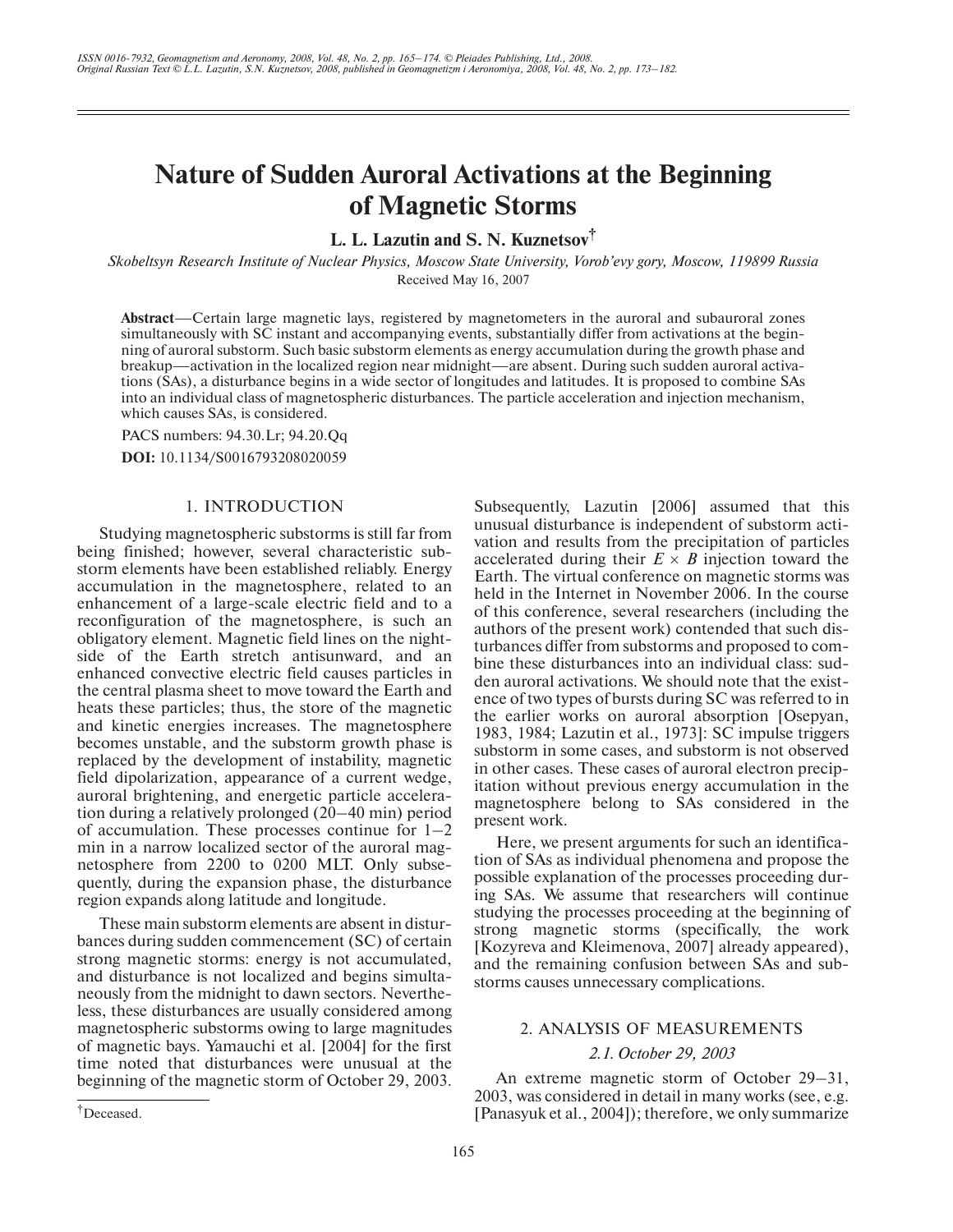

**Fig. 1.** The solar wind and magnetic disturbances on October 29, 2003.

the data on the solar wind (see Fig. 1). We should note that, at the SC instant, the solar wind velocity sud denly changed simultaneously with a southward turn



**Fig. 2.** Magnetograms of the auroral zone for October 29, 2003.

ing of *Bz* and with an increase in the *Ae* index of mag netic activity.

Figure 2 shows the rate of an increase in magnetic activity and presents the *H* components of the magne tograms from four stations in the auroral zone during SC at 0612 UT on October 29, 2003. The coordinates of all stations used in the work are given in table. A minute later, the negative disturbance was not less than 400 nT at all stations; 2 min later, this disturbance was larger than 1000 nT at two stations. We should note that substorm activity was high 10–12 h before SC but decreased during the last 6 h, which can be identified as a substorm recovery phase.

Figure 3 presents four IMAGE satellite photo graphs. A comparison of the first and second photo graphs, taken before SC, and the third photograph, made 2 min later, when all magnetograms already demonstrated that the deviation was larger than 400 nT, indicates that only the luminosity brightness changed, and the shape and position of auroras remained unchanged. It is interesting that a typical breakup—a localized burst of auroras not only in the midnight sector but also at other longitudes of the nightside oval—was absent. Only the fourth photo graph shows a certain local brightening near midnight, which can be associated with breakup. An extensive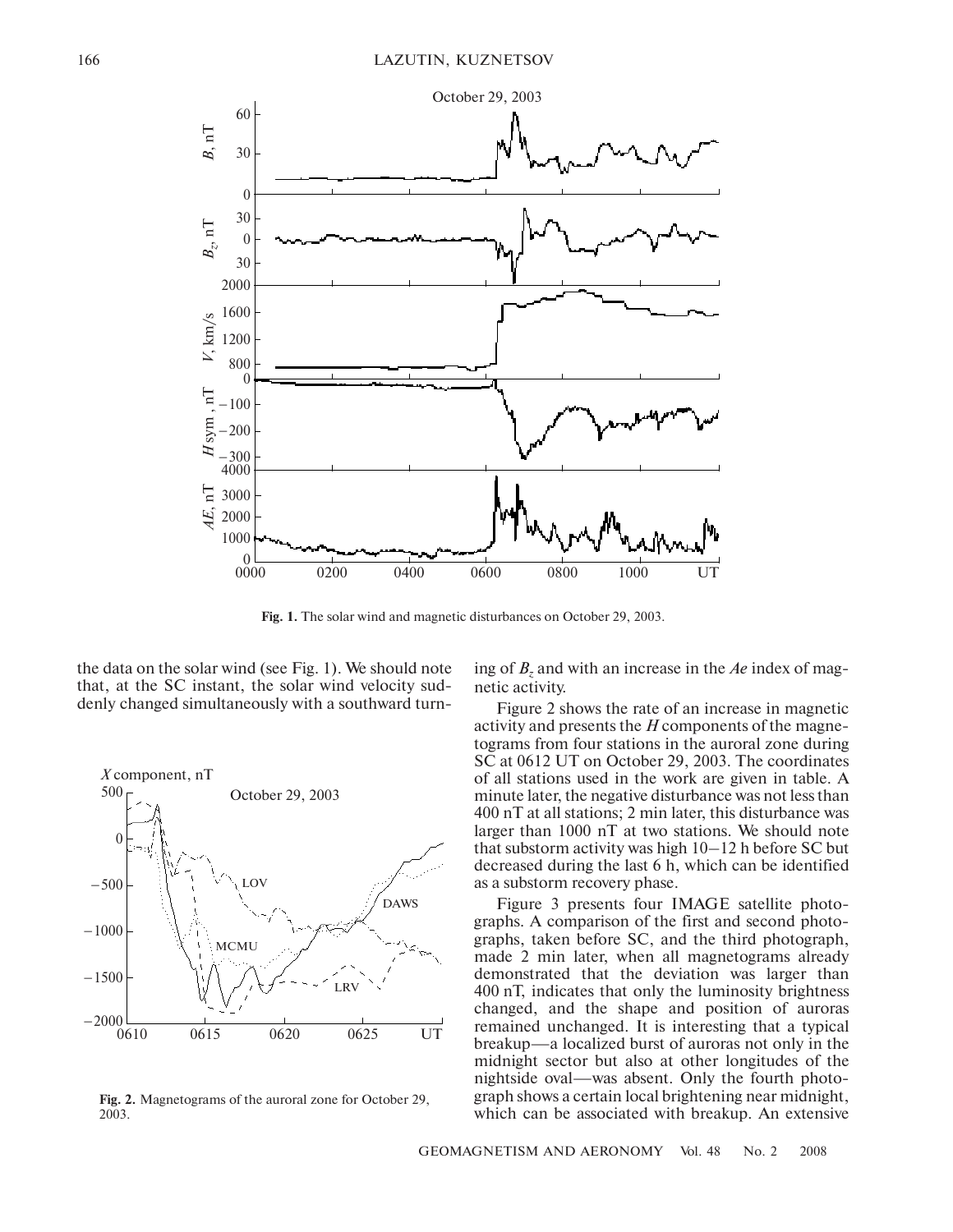bay on the Lovozero magnetogram indicates that sub storm actually started developing beginning from that instant. However, a synchronous decrease in the *H* component, which was observed during several min utes after SC and indicates that particles precipitated into the ionosphere, was not related to this substorm but possibly prepared this phenomenon.

An increase in the fluxes of electrons and protons was registered on several LANL geostationary satel lites, and a detailed consideration indicates that a dis turbance impulse moved from the dayside to the night side. Figure 4 presents the plots of electron enhance ment in the channels  $(-40 \text{ keV})$  of six satellites; lefthand numerals indicate the local time of the sector where a satellite was located. In addition to the above time shift of the SC effect, the velocity of which approximately corresponds to that of the solar wind that flowed around the Earth's magnetosphere, it is also evident that the enhancement amplitude was maximal in the morning hours. This agrees with the fact that the maximal brightening of auroral was observed in the morning hours. An enhancement was absent in the dusk sector.

#### *2.2. July 27, 2004*

Before magnetic storm SC at 2249 UT on July 26, 2004, the solar wind velocity  $(V)$  was about 600 km/s, dynamic pressure (*P*) varied within 1–2 nPa, IMF *B* was lower than 5 nT, and  $B_z$  was close to zero (Fig. 5). After SC, the solar wind velocity increased to 900 km/s, dynamic pressure increased insignificantly, magnetic field abruptly increased to 20 nT, and IMF *Bz* strongly fluctuated and was mainly negative. Such solar wind characteristics remained to 0300 UT on July 27, when the solar wind pressure strongly changed. We assume that SC was caused by the shock front; the Earth was in the transition region until 0300 UT and entered into a coronal mass ejection (CME) only at 0300 UT.

Before SC, the IMF  $B<sub>z</sub>$  component was positive; i.e., the substorm growth phase was absent, and mag netic conditions were quiet. During SC, the magneto grams from the auroral and subauroral stations indi

Coordinates of used observatories

| Name of observatories |             | Geographic<br>longitude | Corrected<br>geomagnetic<br>latitude |
|-----------------------|-------------|-------------------------|--------------------------------------|
| Cape Chelyuskin       | <b>CCE</b>  | 104.28                  | 71.6                                 |
| Vise Island           | VIZ.        | 77.0                    | 73.6                                 |
| Dixon Island          | <b>DIK</b>  | 80.56                   | 68.3                                 |
| Tixie Bay             | <b>TIK</b>  | 128.9                   | 65.6                                 |
| Lovozero              | LOV         | 33.05                   | 64.2                                 |
| McMurdo               | <b>MCMU</b> | 248.8                   | 64.7                                 |
| Dawson                | <b>DAWS</b> | 220.9                   | 65.7                                 |
| Kiruna                | <b>KIR</b>  | 20.42                   | 64.7                                 |
| Leirvogur             | <b>LRV</b>  | 338.3                   | 65.3                                 |
| Narsarsuag            | <b>NAR</b>  | 314.5                   | 66.1                                 |
| Port Balein           | <b>PBQ</b>  | 282.2                   | 66.4                                 |
| Kakioka               | KAK         | 140.2                   | 28.9                                 |

cated the beginning of a sharp bay. Figure 6, where the *H* components of the magnetograms from three stations are presented, indicates that the negative burst minimum was reached 2–4 min after SC. The mini mal value (800 nT) was registered in the dawn sector. In going to the dayside sector (Tixie Bay, 0700 LT; data are not presented), the negative bay was not more than 50 nT. SA was also not observed at Vize Island station, located in the dawn sector but at higher latitudes than Dixon Island station. Without a thorough analysis, this bay-like disturbance could be associated with substorm; however, the above circumstances allow us to classify this disturbance as SA.

We also note that all stations registered a positive deviation of the magnetic field *H* component immedi ately after SC. Solovyev et al. [2003, 2006] indicated that the global reconfiguration of the current systems is observed during SC, and the local direction of the electrojet in the dawn sector is often eastward. The above examples indicate that, in the cases when SC causes an SA-type disturbance, the following electron



**Fig. 3.** The IMAGE photographs of auroras before and after SC that occurred at 0612 UT on October 29, 2003.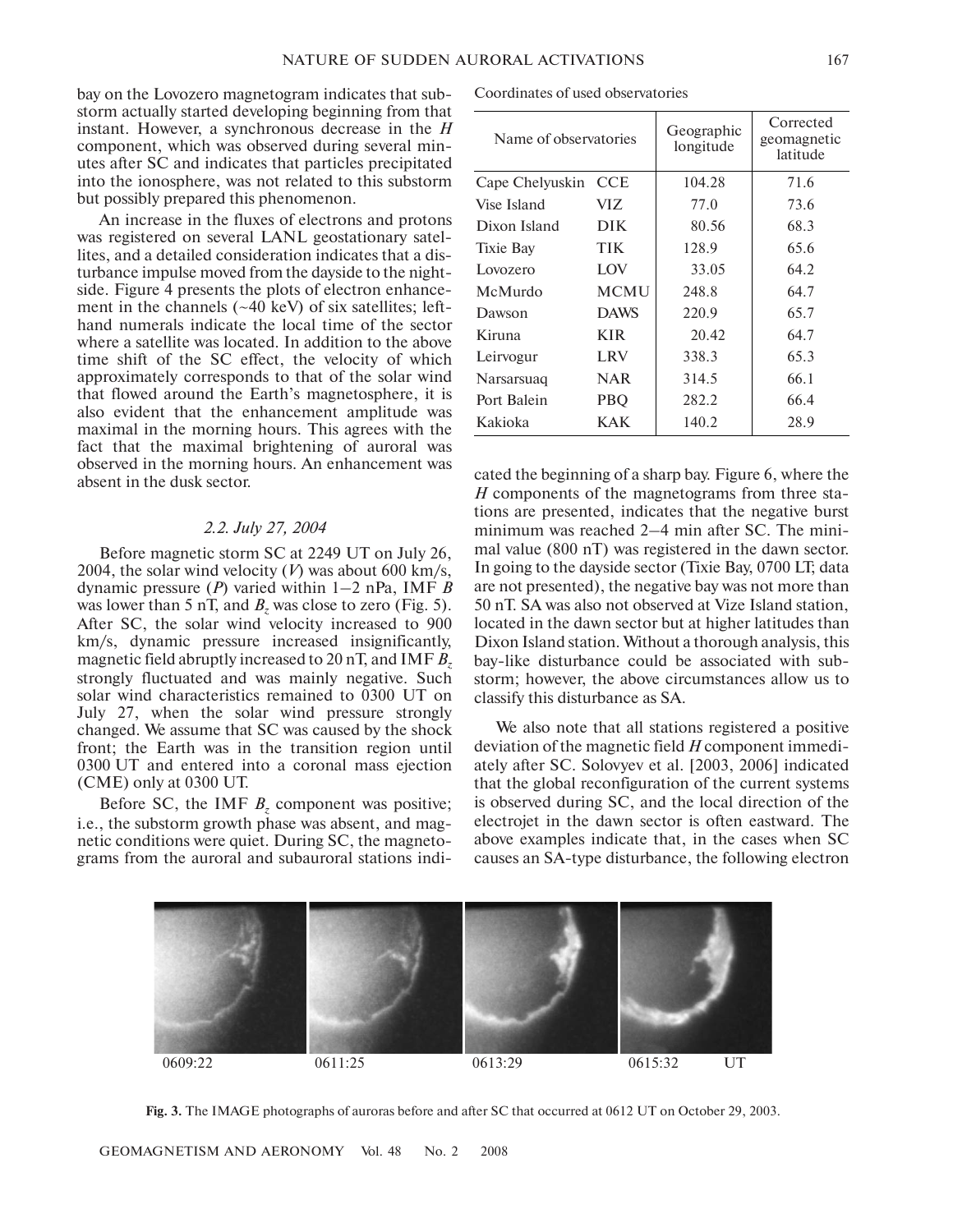

**Fig. 4.** The SC effect in the first electron channels (50 keV) of the LANL satellites. Numerals on the left indicate the local time of the satellite position.

precipitation also results in the development of the westward electrojet.

### *2.3. January 21, 2005*

Figure 7 presents the variations in the solar wind characteristics and geomagnetic activity indices before and after SC at 1711 UT on January 21, 2005. An increase in the solar wind velocity and pressure and the southward turning of  $B_z$  cause an abrupt bay-like disturbance with the *Ae* index larger than 2000 nT. The absence of a pronounced previous magnetic activity also allows us to consider this event among SA-type disturbances.

# *2.4. May 15, 2005*

An extremely large magnetic storm of May 15, 2005, had a complex time history. Two successive solar flares generated shocks that run one after another. As a result, the first SC at 0230 UT was followed by the 4-h period of a disturbed solar wind with a rapidly varying structure of the magnetic field and by a new pressure pulse at 0615 UT and transition of IMF  $B<sub>z</sub>$  to negative values. Magnetic disturbances, registered at the global network of magnetometers, also had a rather complex structure. A disturbance at the SC instant, which is considered among SAs, began at 0230 UT and was characterized by a sharp bay in the magnetic field *H* component at the noon and morning meridians (for more detail, see [Kozyreva and Kleimenova, 2007]). This event was also characterized by an increase in the solar wind velocity and pressure without a substantial change in the  $B<sub>z</sub>$  component.

The second shock approached the Earth at about 0600 UT and caused a powerful substorm disturbance, which is called super-substorm by some researchers. It is quite possible that the effects typical of SA were also observed here; however, it is difficult to detect these effects in a pure form. The IMAGE satellite photo graphs of auroras demonstrated a localized auroral brightening near midnight, which was very similar to breakup. This allows us to doubt once again that this disturbance was related to SA.

Several opinions about unusual disturbances observed on May 15 were expressed during the virtual conference on super-substorms held in November 2006 [Super-substorm ...]. Echer et al. [2006] characterized the disturbance that occurred at 0230 UT as a usual substorm triggered by SC and the event observed at 0620 UT as a super-substorm coincident with the superstorm. These researchers assumed that a search for the trigger of this superstorm indicate that this event was caused by a rapid change in pressure or  $B_z$ .

According to Kozyra et al. [2006], the super-substorm began at 0942 UT and continued to 1130 UT, i.e., during the storm main phase (at a maximum). The third viewpoint [Lyons et al., 2006] coincides with our opinion. These researchers distinguished the class of "not substorms," caused by a dynamic pressure impact, and considered that the disturbance that occurred at 0230 UT belong to this class. The authors assume that the signatures of dynamic pressure distur bances are the absence of the preparation period, as a result of which a substorm is triggered, and a global enhancement of auroral activity and the DP2 current system without additional brightening in the region of the Harang discontinuity and without a substorm cur rent wedge.

In contrast to the cases considered above, when the pressure jump was accompanied by the formation of the negative  $B_z$  values, these two phenomena can be separated for the event of May 15, 2005. The first dis turbance (at 0230 UT) occurred without a change of sign of the IMF vertical component, and we can state that all SA effects were caused only by a sudden change in the solar wind dynamic pressure.

## *2.5. March 24, 1991*

At the instant of SC (0341 UT) of the magnetic storm that occurred on March 24, 1991, the CRRES satellite registered the appearance of newly acceler ated electrons and protons at *L* < 3 [Blake et al., 1992], which was interpreted as an injection with accelera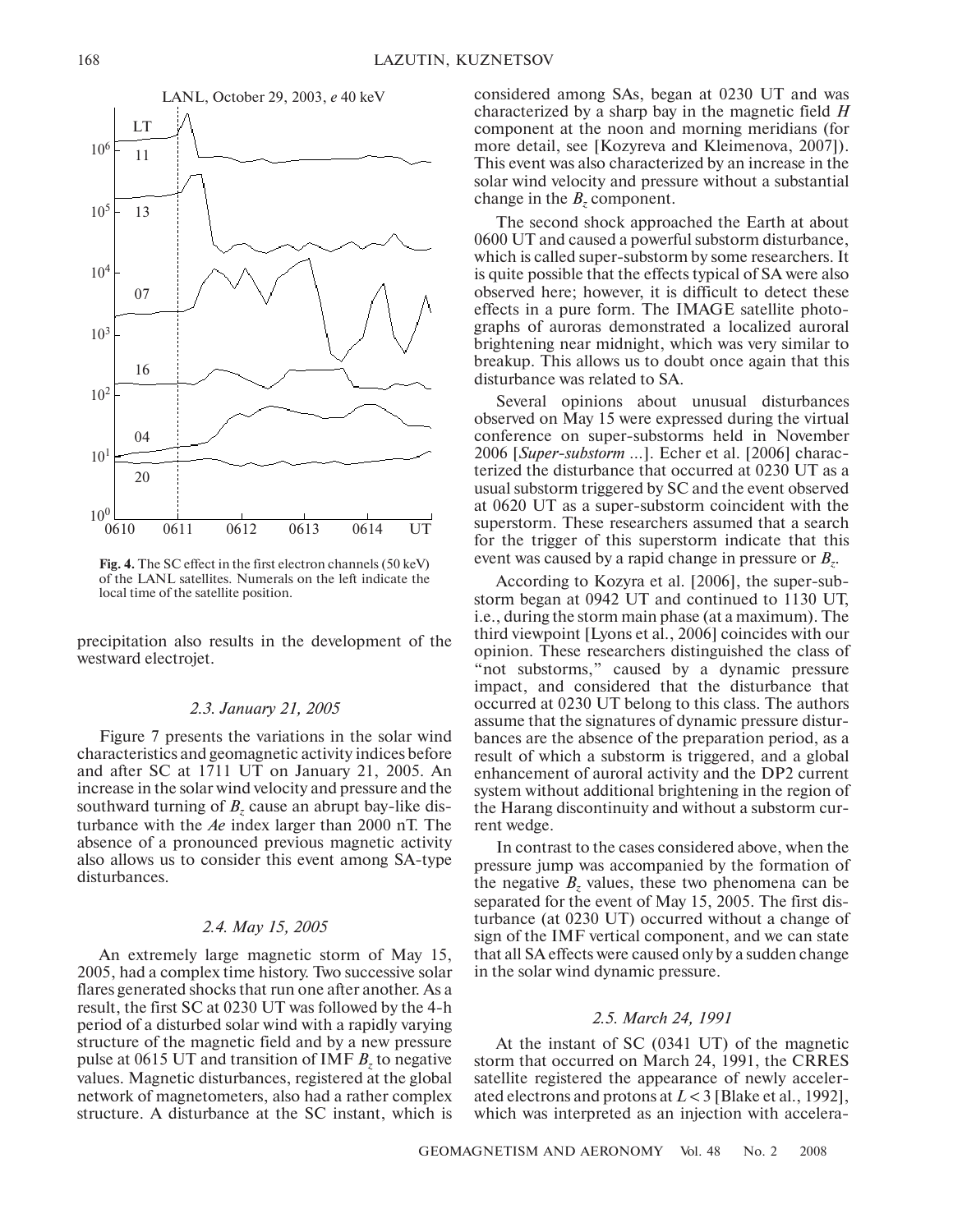

**Fig. 5.** The solar wind and magnetic disturbances on July 26–27, 2004.

tion caused by an induction field of the SC impulse. We can anticipate that the effect of the  $E \times B$  drift of outer belt electrons, which results in an SA-class phenomenon, should also be observed in the auroral zone. Figure 9 demonstrates the magnetograms from four magnetic stations, obtained at the instant indicated above. We are sure again that, 2 min after SC, the neg ative deviation in the field *H* component reached 500– 1400 nT at an absolutely undisturbed field during the previous hours and minutes.

## 3. DISCUSSION

A change in the solar wind dynamic pressure is considered as one of the main substorm triggers. Many researchers studied substorms triggered by an SC impulse. It was established that the substorm power depends on the duration of the previous period of energy accumulation in the magnetosphere: substorm triggering becomes easier and substorm power increases with increasing duration of the growth phase.

The present work considers the disturbances with out a growth phase, when rapid changes in the solar wind during SC cause acceleration and injection of auroral particles, i.e., are the source of energy rather

than a simple trigger of a disturbance. The SA effect is evident and is observed at ones during only a few num ber of events. A cursory review of the magnetograms from the auroral stations, obtained during SCs of the



**Fig. 6.** Auroral station magnetograms for July 26, 2004.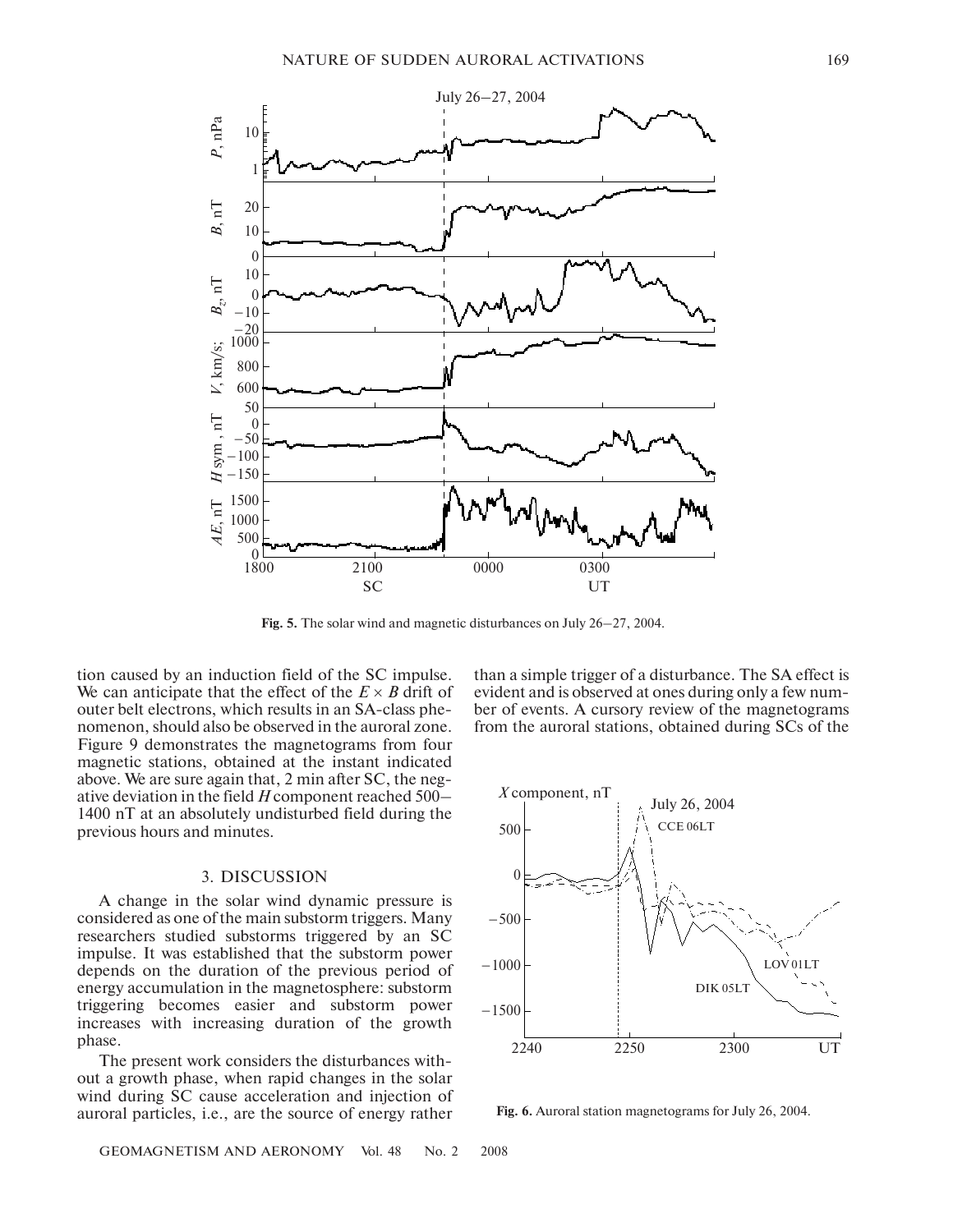

**Fig. 7.** The solar wind, *ASE*, and magnetic activity indices on January 21, 2005.

magnetic storms that occurred from August 2001 to June 2005, indicated that eight–ten (mainly very strong storms which are usually considered among extreme storms) of more than 50 moderate and strong storms (weaker than 100 nT) aroused suspicion.

If statistics is insignificant, it is difficult to precisely determine what SC type and combination of changes in the solar wind cause SA. Figure 10 presents the SC plots according to the magnetograms from Kakioka observatory. It is clear that the magnetic field changed differently after SCs of different storms because the solar wind characteristics were different when a distur bance approached the Earth. Shock appearance in the near-Earth space sometimes causes a short-term compression impulse. In other cases a shock is immedi ately followed by CME. The solar wind magnetic pres sure also behaves differently. It is necessary to perform an additional analysis, using a larger data base, in order to distinguish the main disturbing parameters or their combinations.

It is natural to relate the acceleration mechanism to the appearance or enhancement of the electric field, associated with a rapid transition to large negative *Bz* values or with the field of SC induced by a magnetic impulse. The radial  $E \times B$  shift of particles toward the Earth will cause betatron acceleration, which increases the transverse energy and Fermi acceleration of the particle velocity longitudinal component. Acceleration effects during radial drift have been repeatedly discussed since the 1970th in the model of rapid particle transfer from the magnetotail, where the substorm energy is supposedly accumulated and is released into the inner magnetosphere. It has become clear that the main acceleration processes proceed in the quasitrapping region, such a transfer is not required for large distances, but a certain  $E \times B$  shift exists during dipolarization and makes an additional contribution to particle acceleration. Moreover, this effect apparently explains plasma heating in the cen tral plasma sheet during the substorm growth phase.

The effects of energetic particle precipitation dur ing the substorm growth phase were discussed as applied to the interpretation of increases in the auroral X-ray emission measured on balloons during this substorm phase. In contrast to impulsive bursts caused by injection of newly accelerated electrons with a soft energy spectrum, the energy spectrum of these increases was hard, and the precipitation character was sufficiently smooth, which was interpreted as the result of an additional acceleration of quasi-trapped electrons during radial transfer due to the  $E \times B$  drift in a disturbed convection electric field [Lazutin, 1986].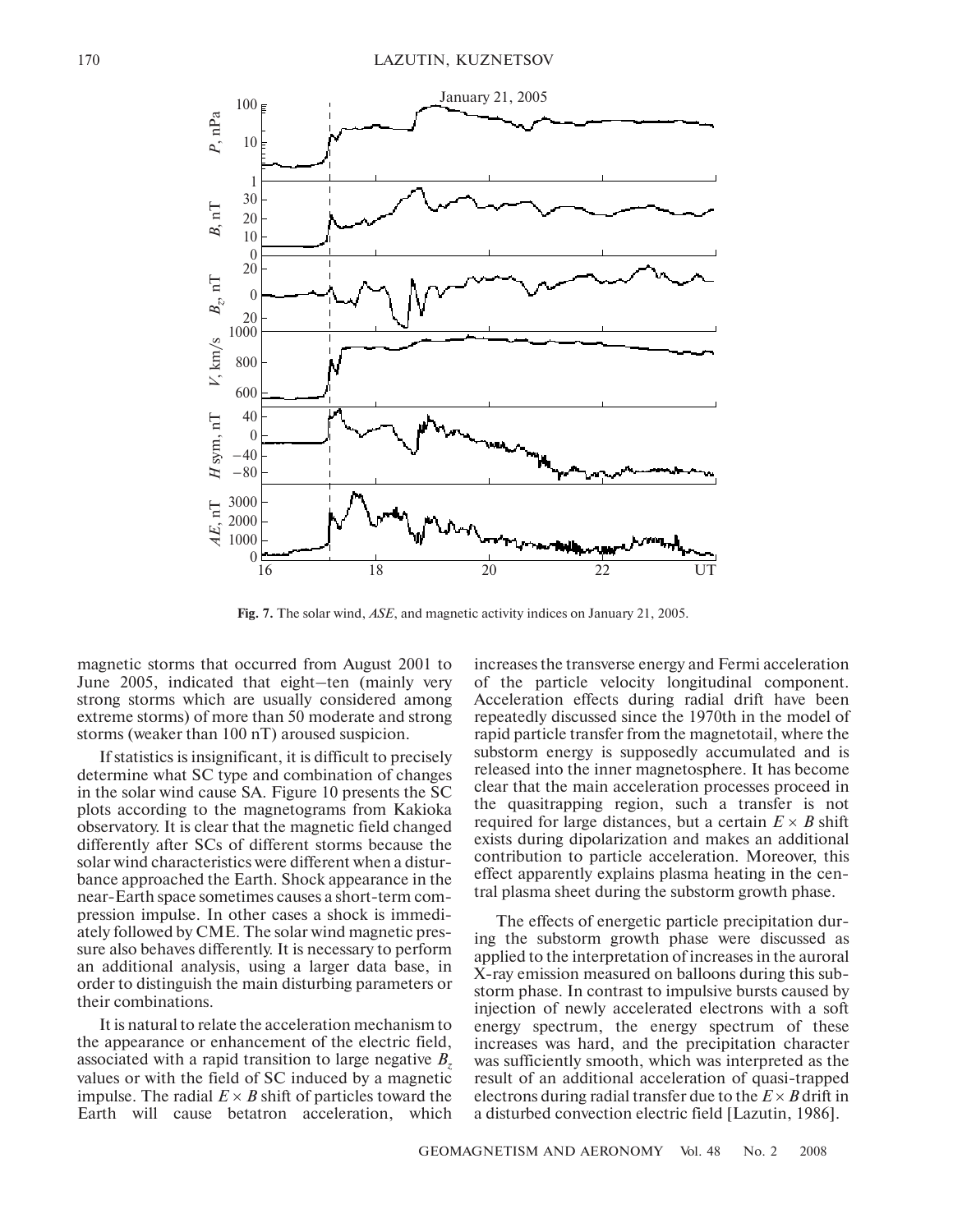

**Fig. 8.** The solar wind and magnetic disturbances on May 15, 2005.

One more allied class of phenomena is an addi tional acceleration of solar protons, registered by the ATS-1 geostationary satellite during SC at the beginning of the magnetic storm of November 20, 1968 [Lanzerotti et al., 1971]. A similar effect, which caused the replenishment of the inner proton belt dur ing SC, was registered on the CRRES satellite on March 24, 1991 [Blake et al., 1992]. In the interpreta tion proposed in [Pavlov et al., 1993; Hudson et al., 1997], the leading role is assigned to the induction electric field, which is generated during SC. The effec tiveness of this process depends on the particle energy and time parameters of a compression impulse. If the particle magnetic drift velocity is low, acceleration can be replaced by adiabatic cooling at an opposite impulse sign. After the event of March 1991, the effect was not observed in the explicit form; however, the cases of registration of additional fluxes of protons with energies of several MeV during and after strong magnetic storms are attributed to this effect.

Finally, enhancements of auroral absorption dur ing SC, which were thoroughly studied by Osepyan [1983, 1984], are directly related to the considered class of phenomena. It was obtained that the absorp

tion is related to precipitation of energetic electrons from the radiation belt outer shells under the action of magnetospheric compression, and the threshold ∆*B* values are  $\sim$ 40–50 and  $\sim$ 20–30 nT in the dayside and nightside sectors, respectively.

Thus, the radial transfer and acceleration of parti cles in the magnetosphere is a frequent phenomenon with rather diverse results and manifestations, which is natural since electric field sources, initial particle fluxes, and time and spatial characteristics of the pro cesses are various. Considering again SAs, we should discuss the relationship between the contributions of Fermi and betatron accelerations to the generation of a precipitating electron flux. It is evident that Fermi acceleration immediately leads to an increase in a par ticle flux in the loss cone, which is maintained by the conservation of the second adiabatic invariant when particles go to shorter field lines. However, this mech anism is effective when particles are transferred from the region of field lines stretched far into the magneto tail on dipole lines. In the region of quasi-entrapment, where the main SA effect is observed, the field line length changes not so substantially as the magnetic field strength with decreasing distance to the Earth;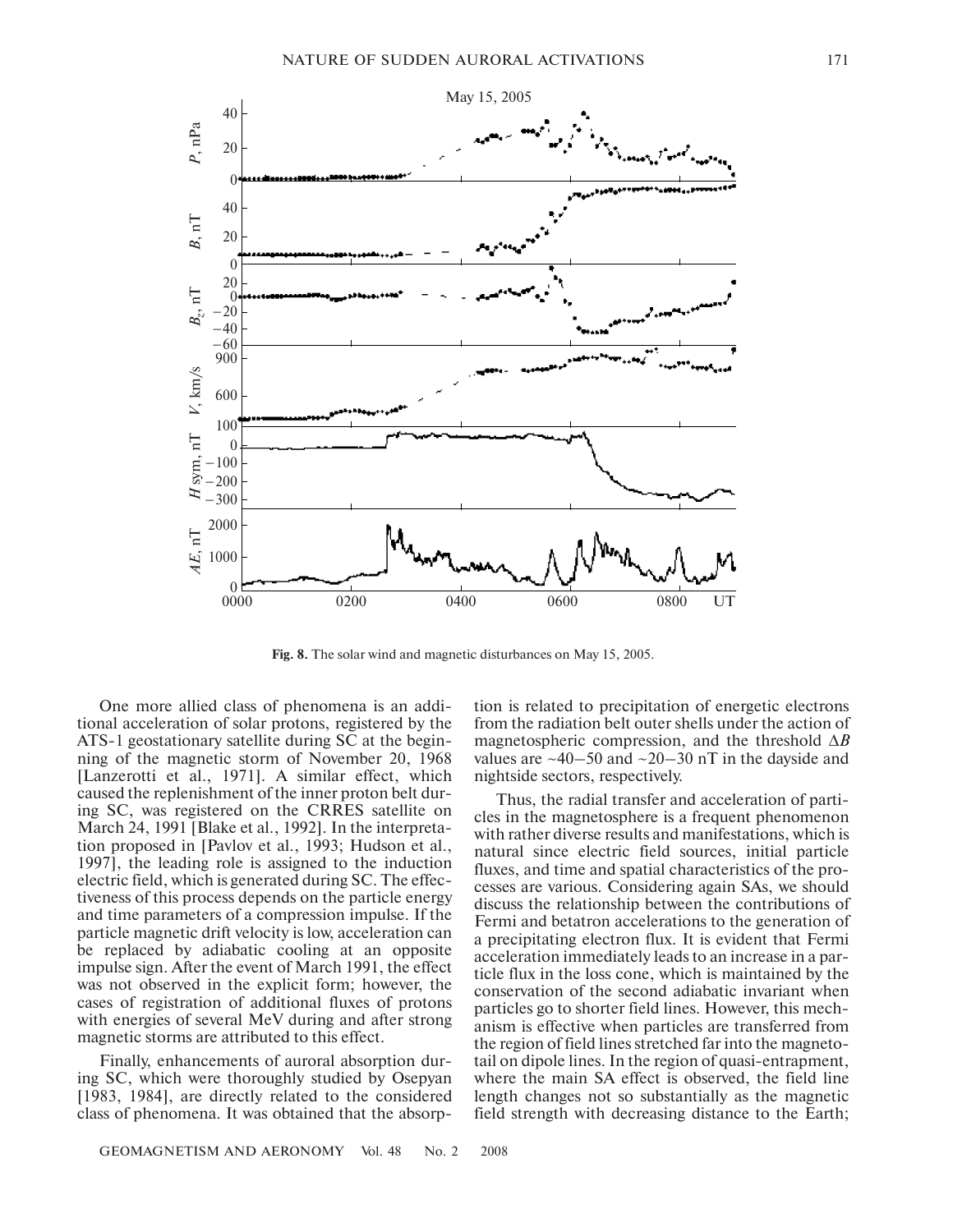

**Fig. 9.** Auroral station magnetograms (*H* component) for March 24, 1991.

therefore, acceleration of a betatron type plays the main role in this region. The flux of newly accelerated electrons evidently exceeds the Kennel–Petschek limit, and the regime of strong diffusion begins. An abrupt enhancement of wave activity, observed during SC on May 15, 2005, by Kozyreva and Kleimenova [2007], confirms this assumption. Lazutin et al. [2007] analyzed acceleration of auroral electrons at the sub storm onset based on the CRRES satellite measure ments. A bay-like disturbance with an amplitude of 400 nT was accompanied by an increase in the flux of electrons with an energy of 10–20 keV. Necessary acceleration was maintained by the betatron mecha nism at a twofold change in the magnetic field strength. This gives us the lower limit of particle trans fer during SC.

Electrons can be effectively accelerated only if an azimuthal electric field is generated or abruptly increases in the auroral magnetosphere. Two potential field sources exist: a large-scale electric field, caused by an increase in the IMF  $B<sub>z</sub>$  component, and an induction field related to an impulse of magneto spheric compression by a shock.

In principle, both induction and convection fields can maintain the observed effect if a disturbance is suf



**Fig. 10.** Magnetograms from Kakioka observatory during certain SCs of magnetic storms for which sufficiently complete data on the solar wind are available.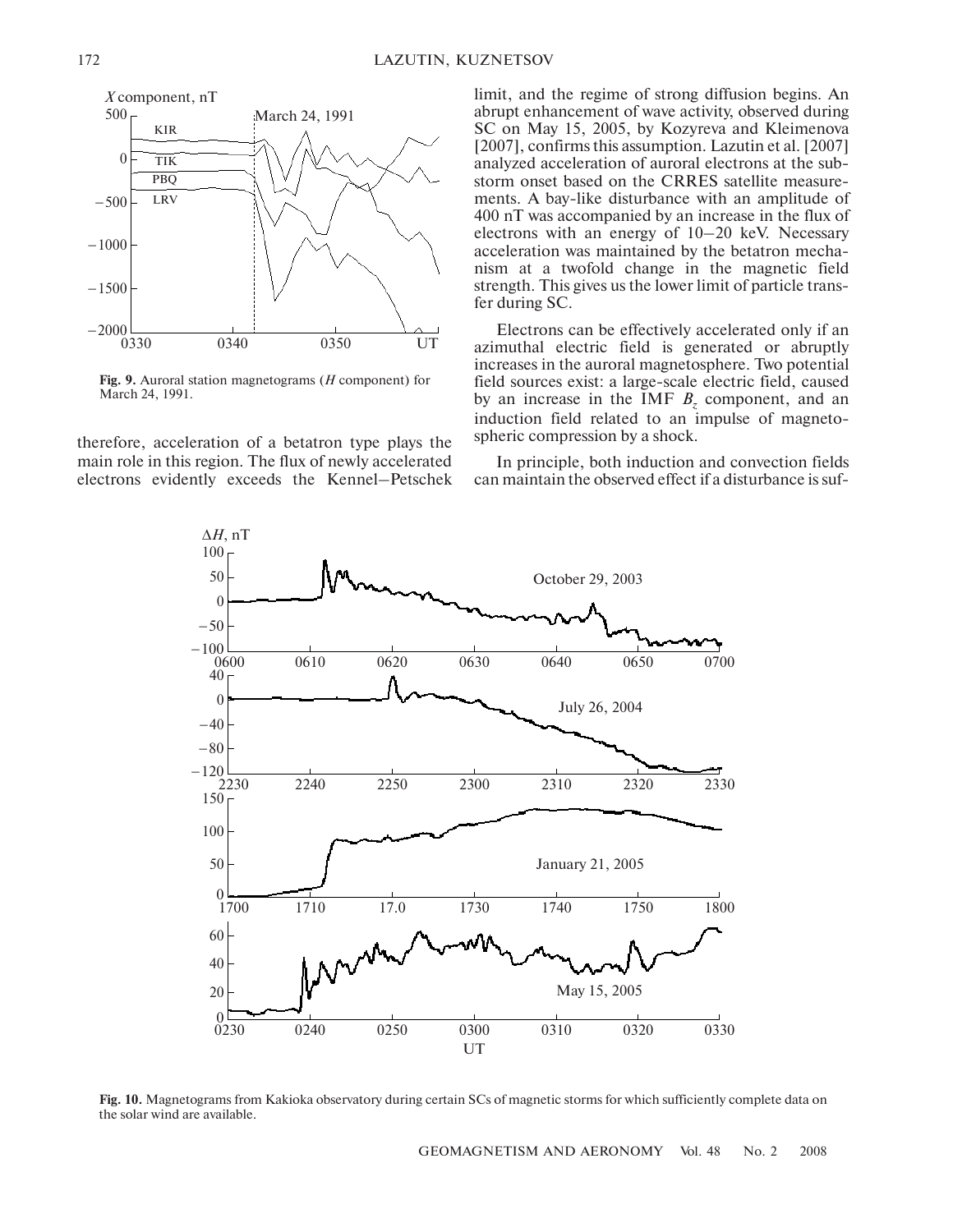ficiently powerful. It would be extremely important to separate the effect of these two sources. However, in the majority of the considered cases, such a separation is impossible because a joint action was observed, which possibly makes the effect stronger. In one case southward turning of  $B_z$  was not observed, so we can assume that injection and acceleration by a SC induc tion field can operate independently.

When separating SA as a specific phenomenon dif ferent from substorms, we should note that a normal substorm with poleward expansion develops immedi ately after SA. This is not surprising because IMF *Bz* always remains negative after SC too. Development of SA as if plays the role of a growth phase. Therefore, the following problem arises: when does the resultant electric field appear in the magnetosphere after the southward turning of  $B_7$ ? If the electric field is generated as a result of untwisting of a convective plasma vortex, this process proceeds during not less than 10– 15 min. If the appearance of the electric field is the instantaneous response to distortion of the magneto spheric structure [Antonova, 1981], the time of this appearance decreases to a minute. The development of a normal substorm with a prolonged growth phase does not make it possible to separate these two scenar ios. The manner of the electric field appearance (instantaneous or gradual) is inessential for the devel opment of convective transport. On the contrary, the entire process of SA proceeds for several minutes, and the following substorm active phase develops immedi ately after the previous phase; therefore, slow appear ance of a convection electric field disagrees with observations.

## 4. CONCLUSIONS

Rapid changes in the solar wind parameters can trigger a magnetospheric substorm if the growth phase was observed previously; i.e., if the store of energy accumulated in the magnetosphere was sufficiently large. At the beginning of certain strong magnetic storms, the energy of sudden impulses is sufficient for SC to instantaneously cause considerable disturbances in the magnetic field and auroral luminosity without the preliminary phase of accumulation. One should not confuse these disturbances with substorms, con vective disturbances, or super-substorms. According to the time and spatial characteristics and physical ori gin, these disturbances should be combined into the individual category called by us sudden auroral activa tions (SAs).

The main SA signatures are the absence of a previ ous substorm growth phase and rapid (during 1–3 min) development of a bay-like disturbance with the amplitude larger than 400 nT at the network of auroral and subauroral magnetometers in the wide midnight– dawn sector of the magnetosphere.

We propose to explain the observed disturbances by precipitation of electrons, accelerated during their rapid radial injection toward the Earth in the course of the  $E \times B$  drift, from the region of quasi-entrapment. We assume that an impulsive electric field is generated when the IMF *B<sub>z</sub>* sign changes from positive to negative or is induced by the impulse of compression of the Earth's magnetic field. It is necessary to perform addi tional studies in order to estimate the effectiveness of one or another effect or the combination of these effects.

### ACKNOWLEDGMENTS

We are grateful to the staff of the geophysical observatories, the magnetic data from which were obtained on the AANII, PGI, CANOPUS, IMAGE, and WDC web-sites. We are also grateful to the LANL staff for presented data on fluxes of energetic particles.

This work was partially supported by the Russian Foundation for Basic Research, project no. 06-05-64225.

## REFERENCES

- 1. E. E. Antonova, "On the Cause of the Linear Depen dence of the Field-Aligned Electron Flux from the Ionosphere on the Longitudinal Potential Drop," Geo magn. Aeron. **21** (6), 1004–1008 (1981).
- 2. J. B. Blake, W. A. Kolasinski, R. W. Fillius, and E. G. Mullen, "Injection of Electrons and Protons with Energies of Tens of MeV into  $L > 4$  on 24 March, 1991," Geophys. Res. Lett. **19**, 821–839 (1992).
- 3. E. Echer, L. Fernando, L. Guarnieri, et al., http://workshops.jhuapl.edu/s1/conf/wind-magnetosphere/echer-01.pdf
- 4. M. K. Hudson, S. R. Elkington, J. G. Lyon, et al., "Simulations of Proton Radiation Belt Formation dur ing Storm Sudden Commencements," J. Geophys. Res. **102**, 14087–14102 (1997).
- 5. J. U. Kozyra, M. W. Liemohn, X. Cai, et al., http://workshops.jhuapl.edu/s1/conf/magnetosphere ionosphere/kozyra-01/kozyra-01.pdf.
- 6. O. V. Kozyreva and N. G. Kleimenova, "Geomagnetic Pulsations and Magnetic Disturbances during the Ini tial Phase of a Strong Magnetic Storm of May 15, 2005," Geomagn. Aeron. **47** (4), 501–511 (2007) [Geomagn. Aeron. **47**, 470–480 (2007)].
- 7. L. J. Lanzerotti, C. G. McLennen, and M. F. Robbins, "Proton Drift Echoes in the Magnetosphere," J. Geo phys. Res. **76**, 259–269 (1971).
- 8. L. Lazutin, "On the Storm–Substorm Relation Prob lems," in *Proceedings of the SEE2 International Con ference, NorAmberd, Armenia, 2006*, pp. 67–78.
- 9. L. L. Lazutin, "X-Ray Emission of Auroral Electrons and Magnetospheric Dynamics," Phys. Chem. Space **14**, 220 (1986).
- 10. L. L. Lazutin, A. O. Mel'nikov, and A. P. Osepyan, "Particle Precipitation into the Earth's Atmosphere during Sudden Commencements of Geomagnetic